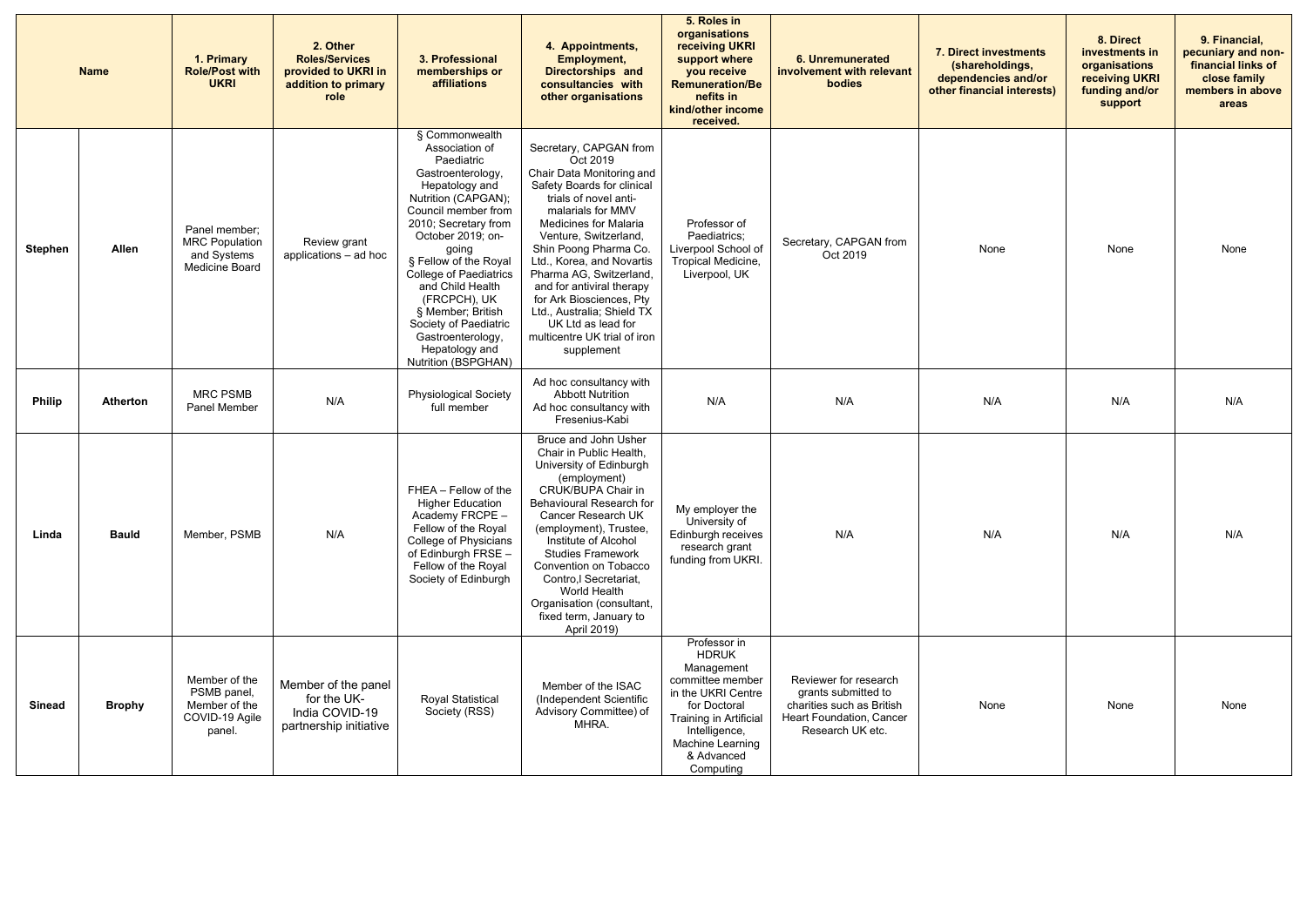| <b>Barbara</b> | Casadei        | Board Member,<br>Population &<br>Systems Medicine<br>Board (PSMB)                 | None                                                                                           | University of Oxford<br>(Affiliation)<br>European Society of<br>Cardiology<br>(Immediate Past<br><b>President and Board</b><br>Member)<br><b>World Heart</b><br>Federation (Board and<br><b>Science Committee</b><br>Member)<br>Fellow, UK Academy<br>of Medical Science<br>Honorary International<br>Fellow of the American<br><b>Heart Association</b><br>(FAHA). | <b>British Heart Foundation</b><br>(BHF) Professor of<br>Cardiovascular Medicine<br><b>Honorary Consultant,</b><br>Division of Cardiovascular<br>Medicine, OUH Oxford<br>University Hospitals NHS<br><b>Foundation Trust</b><br><b>Scientific Advisory</b><br>Committee Member of the<br><b>Fondation Leducq</b><br><b>International Advisory</b><br>Board, Scuola Superiore<br>Sant'Anna, Pisa, Italy                                                                                                                                                                                                                                                                                                           | None | Immediate Past-President<br>& Board Member,<br>European Society of<br>Cardiology<br>Board member, World<br><b>Heart Federation</b><br><b>Steering Committee</b><br>Member of the Oxford BHF<br>Centre for Research<br>Excellence<br>Lead of the Cardiovascular<br>Theme of the NIHR Oxford<br><b>Biomedical Research</b><br>Centre<br>Board member, IHU LIRYC<br>Research Institute,<br>Bordeaux, France<br>Board member,<br><b>International Advisory</b><br>Board of the Netherlands<br>Heart Institute<br>Member, Atrial Fibrillation<br>NETwork (AFNET) &<br>European Heart Rhythm<br>Association consensus<br>group<br><b>International Review Panel</b><br>of the strategic research<br>plan for the Australian<br><b>Government's Medical</b><br>Research Future Fund<br>(MRFF) Cardiovascular<br>Health Mission. | I receive in-kind support<br>from Roche Diagnostics<br>and iRhythm (ie free<br>assays and free ECG<br>monitors) in support of<br>clinical studies | N/A  | My husband is the<br>Principal Investigator<br>and Chief Executive<br>Officer of UK<br>Biobank. His<br>Department in<br>Oxford receives<br>industry funding in<br>support of RCTs and<br>other projects. |
|----------------|----------------|-----------------------------------------------------------------------------------|------------------------------------------------------------------------------------------------|---------------------------------------------------------------------------------------------------------------------------------------------------------------------------------------------------------------------------------------------------------------------------------------------------------------------------------------------------------------------|------------------------------------------------------------------------------------------------------------------------------------------------------------------------------------------------------------------------------------------------------------------------------------------------------------------------------------------------------------------------------------------------------------------------------------------------------------------------------------------------------------------------------------------------------------------------------------------------------------------------------------------------------------------------------------------------------------------|------|--------------------------------------------------------------------------------------------------------------------------------------------------------------------------------------------------------------------------------------------------------------------------------------------------------------------------------------------------------------------------------------------------------------------------------------------------------------------------------------------------------------------------------------------------------------------------------------------------------------------------------------------------------------------------------------------------------------------------------------------------------------------------------------------------------------------------|---------------------------------------------------------------------------------------------------------------------------------------------------|------|----------------------------------------------------------------------------------------------------------------------------------------------------------------------------------------------------------|
| Edwin          | <b>Chivers</b> | Board Member:<br><b>MRC Population</b><br>and Systems<br>Medicine Board<br>(PSMB) | College of Experts:<br><b>DHSC/UKRI Global</b><br>Effect on COVID-19<br><b>Health Research</b> | FMedSci Fellow,<br>Academy of Medical<br>Sciences<br>FRCP Fellow, Royal<br>College of Physicians<br>FAoP Fellow,<br>Association of<br>Physicians<br>FHEA Fellow, Higher<br><b>Education Authority</b><br>ATSF Fellow,<br>American Thoracic<br>Society<br>Member British<br><b>Thoracic Society</b><br>Member European<br><b>Respiratory Society</b>                 | • Professor of Medicine<br>and Head, National Heart<br>and Lung Institute,<br>Imperial College London<br>• GUTS UK: Chair of the<br><b>Research Review Panel</b><br>• Association of<br>Physicians: Chair of<br><b>Trustees</b><br>· St Edmunds College<br>Cambridge: Fellow<br>• Co-Investigator<br><b>MRC/GSK EMINENT</b><br>grant<br>• Co-Investigator UKRU<br>Phosp-Covid grant<br>• NHLI Foundation:<br>Trustee<br>• Honorary Consultant<br>Physician Imperial<br>College Healthcare NHS<br>Trust<br>• Honorary Consultant<br>Physician Royal<br>Brompton & Harefield<br><b>NHS Foundation Trust</b><br>• Asthma UK-British Lung<br>Foundation: Trustee and<br>Chair of the Research<br><b>Review Panel</b> | None | None                                                                                                                                                                                                                                                                                                                                                                                                                                                                                                                                                                                                                                                                                                                                                                                                                     | None                                                                                                                                              | None | None                                                                                                                                                                                                     |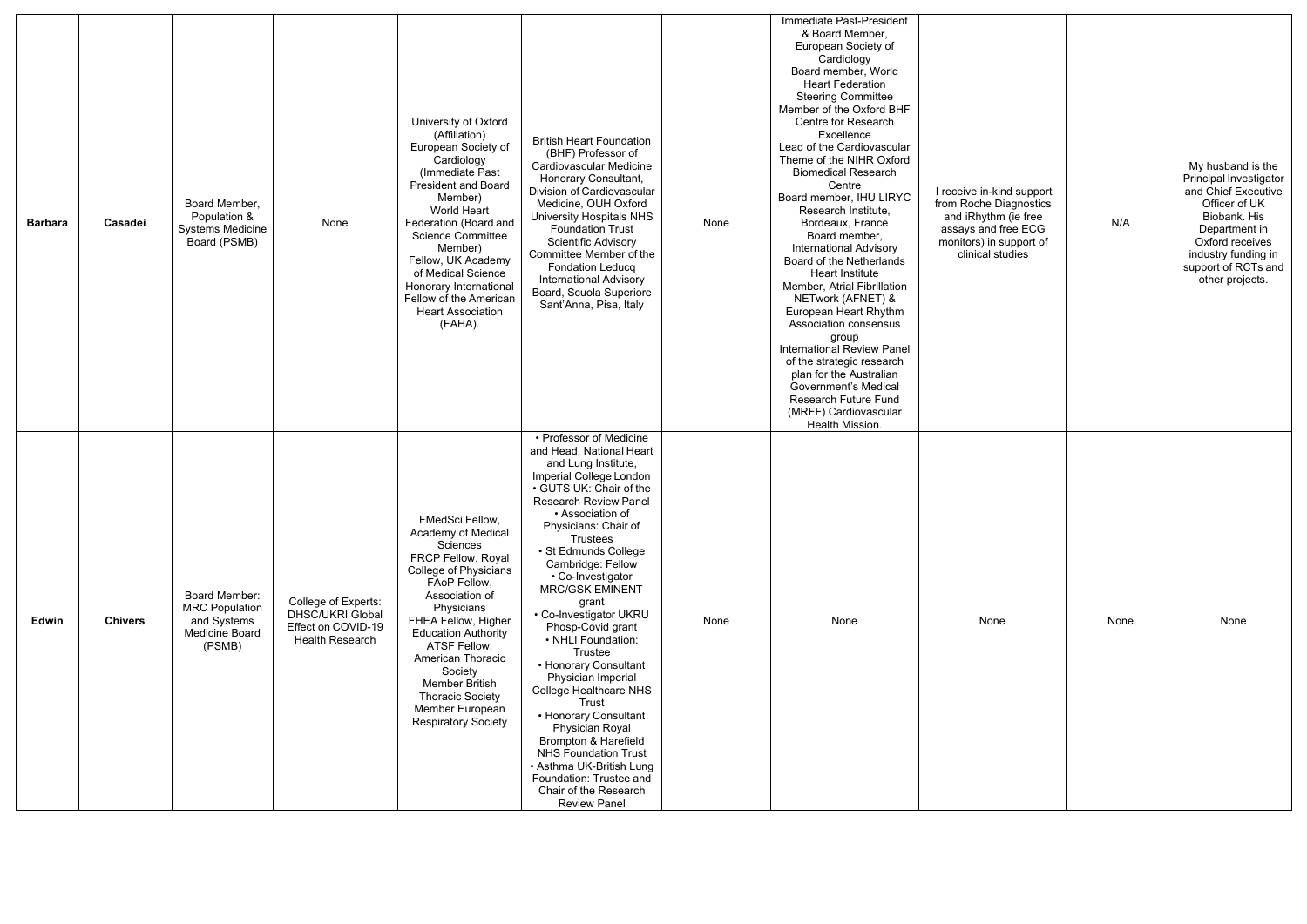| Menna   | Clatworthy    | PSMB - member                                                       | None                                                      | 2018 Henry Kunkel<br>Society, member,<br>2016 British Society of<br>Immunology, member,<br>2014 European<br>Society of Organ<br>Transplantation,<br>Member, 2012 The<br>Transplantation<br>Society, member,<br>2012 Royal College of<br>Physicians, Fellow,<br>2009 Association of<br><b>Physicians of Great</b><br><b>Britain and Northern</b><br>Ireland 2007 British<br>Transplantation<br>Society, member,<br>2002 British Renal<br>Association, member,<br>2001 Royal College of<br>Physicians, member,<br>1996 General Medical<br>Council | Fellow and Director of<br>Studies, Pembroke,<br>College, University of<br>Cambridge. Honorary<br>Consultant Nephrologist,<br><b>Cambridge University</b><br><b>Hospitals NHS</b><br>Foundation Trust,<br><b>Associate Faculty</b><br>Member, Cellular<br>Genetics, Wellcome<br>Sanger Institute.                               | None                                                                                                                                | None                            | None | None | None |
|---------|---------------|---------------------------------------------------------------------|-----------------------------------------------------------|-------------------------------------------------------------------------------------------------------------------------------------------------------------------------------------------------------------------------------------------------------------------------------------------------------------------------------------------------------------------------------------------------------------------------------------------------------------------------------------------------------------------------------------------------|--------------------------------------------------------------------------------------------------------------------------------------------------------------------------------------------------------------------------------------------------------------------------------------------------------------------------------|-------------------------------------------------------------------------------------------------------------------------------------|---------------------------------|------|------|------|
| Waljit  | <b>Dhillo</b> | <b>Board Member</b><br><b>PSMB</b>                                  | Member of the<br><b>MRC/NIHR CARP</b><br>Panel            | Fellow of the Higher<br><b>Education Academy</b><br>(FHEA)<br>Fellowship of the<br>Royal College of<br>Physicians (FRCP)<br>Fellowship of the<br>Royal College of<br>Pathologists<br>(FRCPath)<br>Member of the<br>Association of<br>Physicians of Great<br>Britain and Ireland                                                                                                                                                                                                                                                                 | Dean of the NIHR<br>Academy, NIHR Senior<br>Investigator, Professor in<br>Endocrinology and<br>Metabolism (Imperial<br>College London)<br>Consultant<br>Endocrinologist (ICHT),<br><b>ICHT Divisional Director</b><br>of Research for the<br>Division of Medicine &<br>Integrated Care<br>Consultancy with Myovant<br>Sciences | None                                                                                                                                | None                            | None | None | None |
| William | <b>Dixon</b>  | Member of PSMB                                                      | None                                                      | <b>British Society for</b><br>Rheumatology<br>Royal College of<br>Physicians<br>Faculty of Clinical<br>Informatics<br><b>International Society</b><br>for<br>Pharmacoepidemiolog<br>Turing Fellow, Alan<br><b>Turing Institute</b>                                                                                                                                                                                                                                                                                                              | Consultancy for Google.<br>Single ad hoc consultancy<br>with Abbvie                                                                                                                                                                                                                                                            | None                                                                                                                                | None                            | None | None | None |
| Tom     | Gaunt         | Board member:<br>Population and<br><b>Systems Medicine</b><br>Board | Panel member: Better<br>Methods, Better<br>Research Panel | Turing Fellow, Alan<br>Turing Institute.                                                                                                                                                                                                                                                                                                                                                                                                                                                                                                        | Professor of Health and<br><b>Biomedical Sciences at</b><br>the University of Bristol.                                                                                                                                                                                                                                         | <b>MRC</b> Investigator<br>and programme<br>lead, MRC<br>Integrative<br>Epidemiology Unit<br>at the University of<br><b>Bristol</b> | Research funding from<br>Biogen | None | None | None |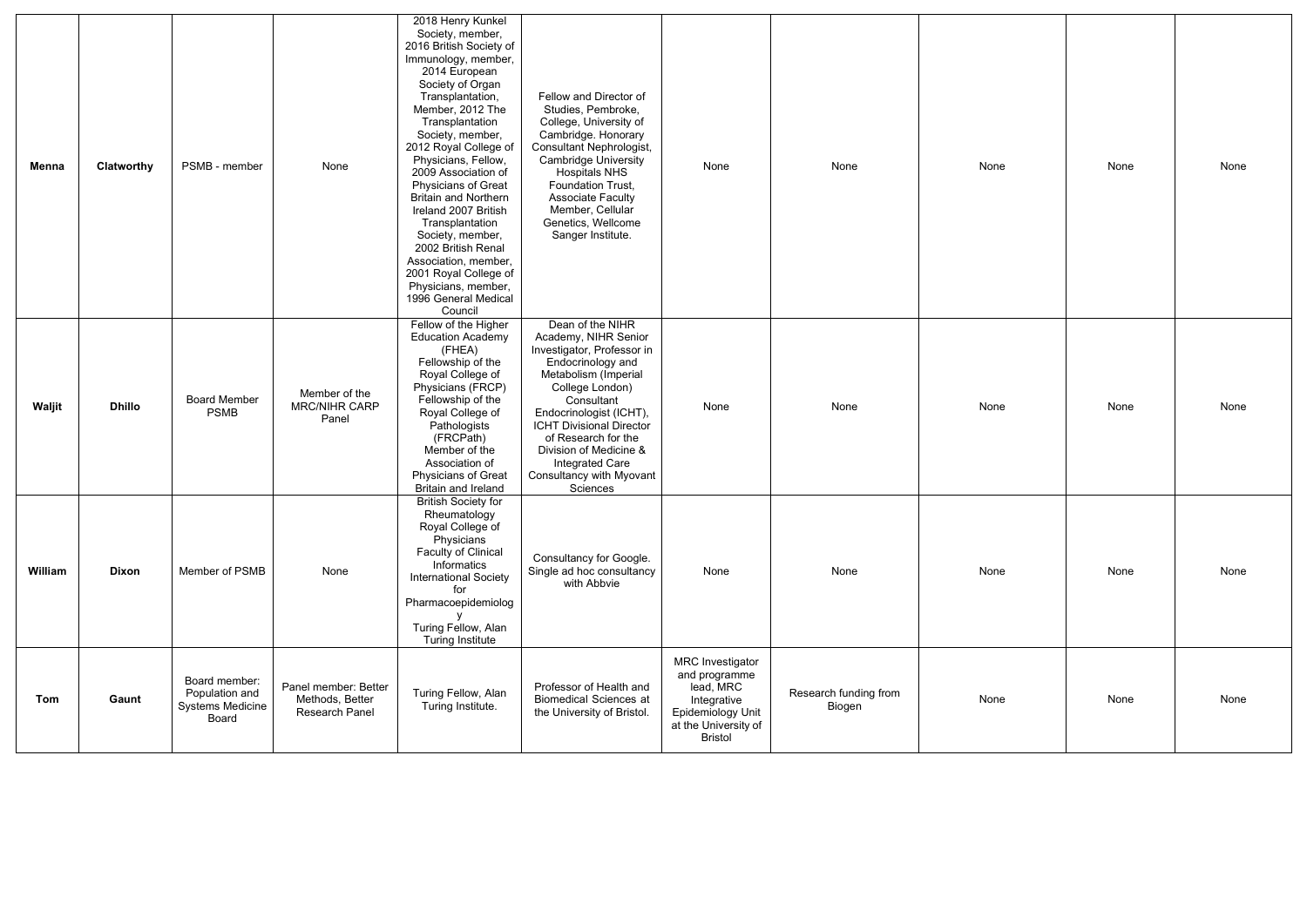| Jonathan        | Grigg        | Personal and<br>University<br>Honoraria for<br><b>Advisory Boards</b><br>(asthma) last 36<br>months;<br>AstraZeneca<br><b>GSK</b><br>Novartis<br>Omron<br>OM Pharma<br>Sanofi<br>Unrestricted grant<br>OM Pharma | None                                                                                                                                                                                                                       | Fellow of the Royal<br><b>College of Paediatrics</b><br>and Child Health<br>Honorary Fellow of the<br>Faculty of Public<br>Health                                                                                                                                                                                                                                                                         | None                                                                                                                                                                                                                                                                                                                                            | <b>NIHR Senior Fellow</b>                                            | None | None                                       | None | None |
|-----------------|--------------|------------------------------------------------------------------------------------------------------------------------------------------------------------------------------------------------------------------|----------------------------------------------------------------------------------------------------------------------------------------------------------------------------------------------------------------------------|-----------------------------------------------------------------------------------------------------------------------------------------------------------------------------------------------------------------------------------------------------------------------------------------------------------------------------------------------------------------------------------------------------------|-------------------------------------------------------------------------------------------------------------------------------------------------------------------------------------------------------------------------------------------------------------------------------------------------------------------------------------------------|----------------------------------------------------------------------|------|--------------------------------------------|------|------|
| <b>Bevan</b>    | Huang        | <b>MRC PSMB</b><br>Member                                                                                                                                                                                        | None                                                                                                                                                                                                                       | Associate Editor, G3:<br>Genes/Genomes/Gen<br>etics Journal                                                                                                                                                                                                                                                                                                                                               | Director, Data Sciences<br>External Innovation,<br>Johnson & Johnson<br>Innovation                                                                                                                                                                                                                                                              | None                                                                 | None | I am a shareholder of<br>Johnson & Johnson | None | None |
| <b>Rosalind</b> | John         | Member of the<br><b>MRC Population</b><br>and Systems<br>Medicine Board                                                                                                                                          | Review of UKRI grants<br>(previously member of<br><b>BBSRC Panel A; UKRI</b><br>FLF interview panel:<br><b>GCRF Health and</b><br>Context Panel; MRC<br><b>Expert Review Panel</b><br>for UK NRP<br>Collaborative Awards). | <b>Genetics Society</b><br><b>Ordinary Committee</b><br>Member (Cell and<br>Developmental<br>Genetics); British<br>Society of<br>Developmental<br>Biology; International<br>Society for<br><b>Developmental Origins</b><br>of Health and Disease;<br>International<br><b>Federation Placenta</b><br>Associations;<br>European Placenta<br>Group; Royal Society<br>Biological Awards<br>Search Panel 2021; | None                                                                                                                                                                                                                                                                                                                                            | Professor of<br>Developmental<br>Epigenetics, Cardiff<br>University. | None | None                                       | None | None |
| <b>Arthur</b>   | <b>Kaser</b> | Board and Panel<br>Member, PSMB                                                                                                                                                                                  | None                                                                                                                                                                                                                       | Academy of Medical<br>Sciences<br>Royal College of<br>Physicians<br>Association of<br>Physicians<br><b>Henry Kunkel Society</b><br>American<br>Gastroenterological<br>Association<br>European Crohn's and<br><b>Colitis Organisation</b><br>Society of<br>Mucosallmmunology<br><b>British Society of</b><br>Gastroenterology<br><b>General Medical</b><br>Council                                         | University Chair of<br>Gastroenterology,<br>University of Cambridge<br><b>Honorary Consultant</b><br>Physician, Cambridge<br><b>University Hospitals NHS</b><br><b>Foundation Trust</b><br>Ad hoc consultancies<br>(AstraZeneca, Boehringer<br>Ingelheim, Galapagos,<br>GlaxoSmithKline,<br>Janssen/Johnson &<br>Johnson, MiroBio,<br>Novartis) | None                                                                 | None | None                                       | None | None |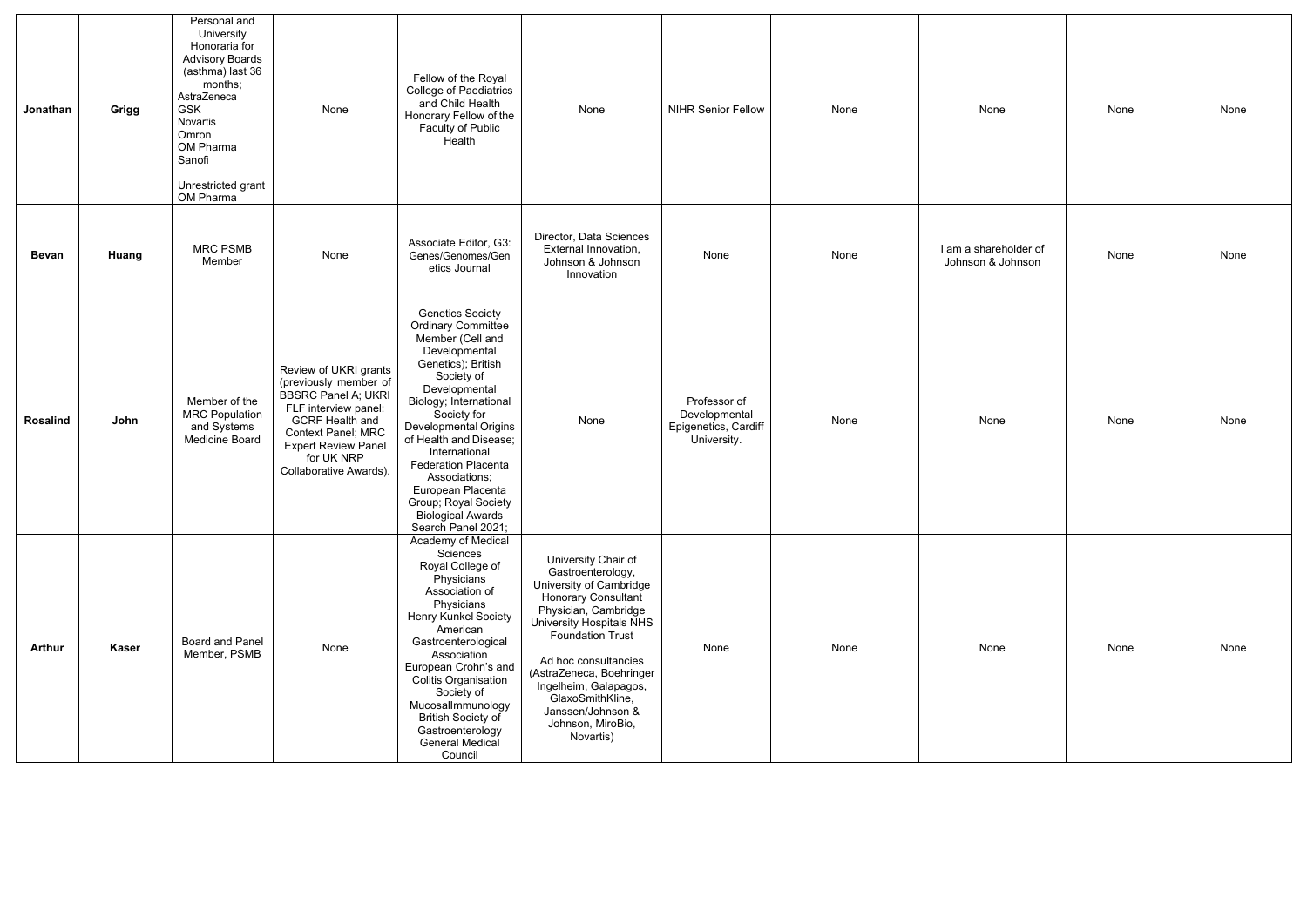| Julie           | Lovegrove      | Member of the<br><b>MRC Population</b><br>and Systems<br>Medicine Board | Grant reviewer for<br>MRC and BBSRC                                                        | Member of The<br>Nutrition Society (No.<br>1938472)<br>Member of the<br>American Society of<br>Nutrition (ASN) (No.<br>53239)<br><b>Registered Nutritionist</b><br>of Association of<br>Nutrition (AfN) (No.<br>698) | Director of the Hugh<br>Sinclair Unit of Human<br>Nutrition, University of<br>Reading, UK<br>-Deputy Director of<br>Institute for<br>Cardiovascular and<br>Metabolic Research<br>(ICMR), University of<br>Reading, UK<br>-Chair of University of<br><b>Reading Research Ethics</b><br>Committee<br>-Chair of School<br>Chemistry, Food and<br>Pharmacy Research<br>ethics Committee<br>-President of The Nutrition<br>Society, UK and Ireland.<br>-Deputy Chair of Scientific<br>Advisory Committee on<br><b>Nutrition (SACN)</b><br>-Chair of SACN<br>Framework and Methods<br>of Evidence Evaluation.<br>-Chair of the International<br>Life Sciences Institute<br>(ILSI) Europe initiative on<br>'Saturated fatty acids and<br>cardiovascular disease'<br>-Member of the Advisory<br>Board for Centre for<br>Global Food Security.<br>Queen University Belfast,<br>Northern Ireland, UK<br>- Member of<br>Commonwealth<br><b>Scholarship Committee</b> | None | None                                  | None                                                           | None | None                                                                                                                                                                        |
|-----------------|----------------|-------------------------------------------------------------------------|--------------------------------------------------------------------------------------------|----------------------------------------------------------------------------------------------------------------------------------------------------------------------------------------------------------------------|-----------------------------------------------------------------------------------------------------------------------------------------------------------------------------------------------------------------------------------------------------------------------------------------------------------------------------------------------------------------------------------------------------------------------------------------------------------------------------------------------------------------------------------------------------------------------------------------------------------------------------------------------------------------------------------------------------------------------------------------------------------------------------------------------------------------------------------------------------------------------------------------------------------------------------------------------------------|------|---------------------------------------|----------------------------------------------------------------|------|-----------------------------------------------------------------------------------------------------------------------------------------------------------------------------|
| <b>Margaret</b> | <b>MacLean</b> | Member of PSMB                                                          | MRC: Chair of new<br>policy-making group<br>on using both sexes in<br>preclinical research | Fellow of Royal<br>Society of Edinburgh<br>Fellow of Academy of<br><b>Medical Sciences</b><br>Hon Fellow British<br>Pharmacological<br>Society<br>On Council, Trustee,<br>Academy of Medical<br>Sciences             | Consultancy: Altavant<br><b>United Therapeutics</b><br>Trustee, Glasgow<br><b>Childrens Hospital Charity</b>                                                                                                                                                                                                                                                                                                                                                                                                                                                                                                                                                                                                                                                                                                                                                                                                                                              | N/A  | <b>BHF-project grant</b><br>committee | N/A                                                            | N/A  | N/A                                                                                                                                                                         |
| <b>Derek</b>    | <b>Mann</b>    | <b>MRC PSMB</b><br><b>Board Member</b>                                  | None                                                                                       | FMedSci, active fellow.                                                                                                                                                                                              | Professor of Hepatology,<br>Newcastle University.<br>Visiting Professor,<br>Department of<br>Gastroenterology and<br>Hepatology, School of<br>Medicine, Koç University,<br>Istanbul, Turkey<br>Director and Chief<br><b>Scientific Officer</b><br>(remunerated role) of the<br>spinout company<br>FibroFind Ltd.<br>Director of FibroFind IP<br>Ltd.                                                                                                                                                                                                                                                                                                                                                                                                                                                                                                                                                                                                      | None | <b>MRC PSMB Board Member</b>          | Major shareholder in<br>FibroFind Ltd and FibroFind<br>IP Ltd. | None | My wife Professor<br>Jelena Mann is a<br>Director and<br>shareholder in<br>FibroFind Ltd and<br>FibroFind IP Ltd. She<br>is also an<br>remunerated CEO of<br>FibroFind Ltd. |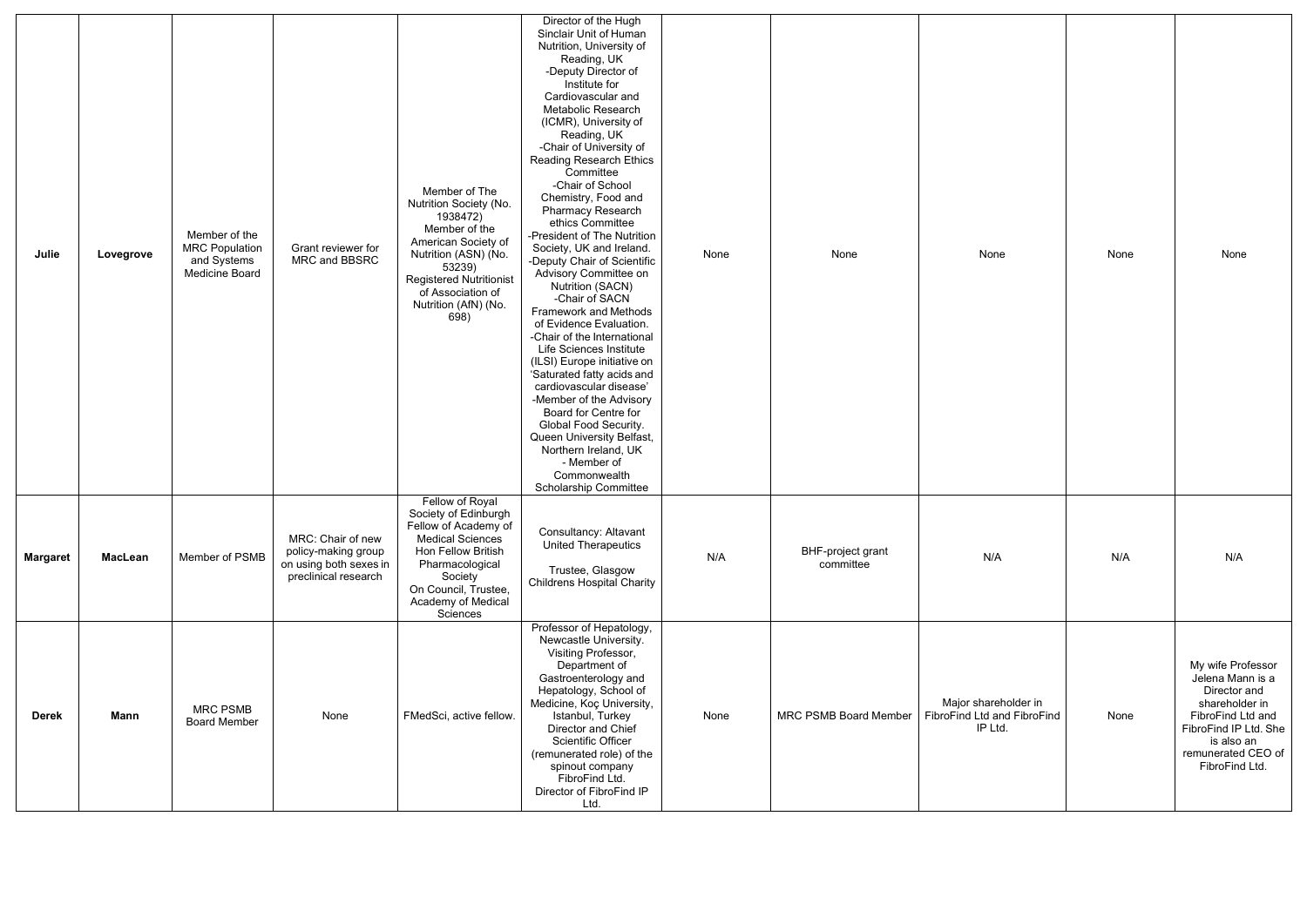| <b>Dennis</b>  | <b>McGonagale</b> | Panel Member<br><b>PSMB</b>                                      |                                                           | <b>British Society for</b><br>Rheumatology,                                                                                                                                                                                                                                                                                                                                                                                                                   |                                                                                                                                                                                                                                                                                                                                                                     |                                                                                                                          |                                                                           |                                                                                  |      |      |
|----------------|-------------------|------------------------------------------------------------------|-----------------------------------------------------------|---------------------------------------------------------------------------------------------------------------------------------------------------------------------------------------------------------------------------------------------------------------------------------------------------------------------------------------------------------------------------------------------------------------------------------------------------------------|---------------------------------------------------------------------------------------------------------------------------------------------------------------------------------------------------------------------------------------------------------------------------------------------------------------------------------------------------------------------|--------------------------------------------------------------------------------------------------------------------------|---------------------------------------------------------------------------|----------------------------------------------------------------------------------|------|------|
| <b>Sandosh</b> | Padmanabhan       | Member MRC<br>Population and<br><b>Systems Medicine</b><br>Board | <b>MRC Prize Panel</b>                                    | Fellow, British and<br>Irish Hypertension<br>Society, Fellow, British<br>Pharmacological<br>Society, Fellow, Royal<br><b>College of Physicians</b><br>(Gla, Edin), Fellow<br>American Heart<br>Association                                                                                                                                                                                                                                                    | Founder, Kvatchii Ltd.<br>University of Glasgow<br>early stage start- up<br>company.                                                                                                                                                                                                                                                                                | None                                                                                                                     | None                                                                      | Founder, Kvatchii Ltd.<br>University of Glasgow early<br>stage start-up company. | None | None |
| Siobhan        | Quenby            | <b>PSMB Board</b><br>Member                                      | None                                                      | <b>FRCOG</b>                                                                                                                                                                                                                                                                                                                                                                                                                                                  | University of Warwick<br>employee Co-director<br>Center for early Life<br>(unifersity of Warwick<br>center)<br>Honorary NHS consultant:<br>University Hospital<br>Coventry and<br>Warwickshire NHS trust<br>Deputy director Tommy's<br><b>National Miscarriage</b><br>Centre (Charity)                                                                              | CI of: MRC<br><b>Tommys National</b><br>Biobank: Funding<br>from MRC<br>CI: CERM trial:<br><b>EME MRC/NIHR</b><br>funded | None                                                                      | None                                                                             | None | None |
| <b>Robert</b>  | <b>Semple</b>     | <b>MRC Population</b><br>& Systems<br>Medicine Board<br>member   | Ad hoc reviewing and<br>panel/working group<br>membership | Professor of<br>Translational<br>Molecular Medicine,<br>University of<br>Edinburgh<br>Fellow, Royal College<br>of Physicians (London<br>and Edinburgh)<br>Council Member and<br>Officer, Society for<br>Endocrinology<br><b>Internal Affairs</b><br>Committee member,<br>Association of<br>Physicians of Great<br>Britain and N. Ireland<br>Member, Diabetes UK<br>Member, European<br>Society for<br>Endocrinology<br>Member, US<br><b>Endocrine Society</b> | Consultant and UK CI of<br>international multicentre<br>study of alpelisib in<br>PIK3CA-related<br>overgrowth: Novartis<br>$($ $E5,000/yr$ )<br>Member, Diabetes<br><b>Research and Wellness</b><br><b>Foundation Research</b><br><b>Advisory Board</b>                                                                                                             | Nil                                                                                                                      | 2021 Medical Research<br><b>Foundation Emerging</b><br>Leader Prize Panel | Nil                                                                              | Nil  | Nil  |
| Louise         | Wain              | <b>MRC Population</b><br>& Systems<br>Medicine Board<br>member   | None                                                      | <b>European Respiratory</b><br>Society<br><b>British Association of</b><br>Lung Research                                                                                                                                                                                                                                                                                                                                                                      | Associate Editor at<br><b>European Respiratory</b><br>Journal<br>Consultancy for<br>Galapagos (contract<br>research discussions<br>ongoing).<br>Unpaid collaborative<br>relationships with<br>AstraZeneca.<br>Recent/current<br>collaborative research<br>funding received from<br>GSK, Orion Pharma.<br>Previous collaborative<br>research funding from<br>Pfizer. | N/A                                                                                                                      | N/A                                                                       | N/A                                                                              | N/A  | N/A  |